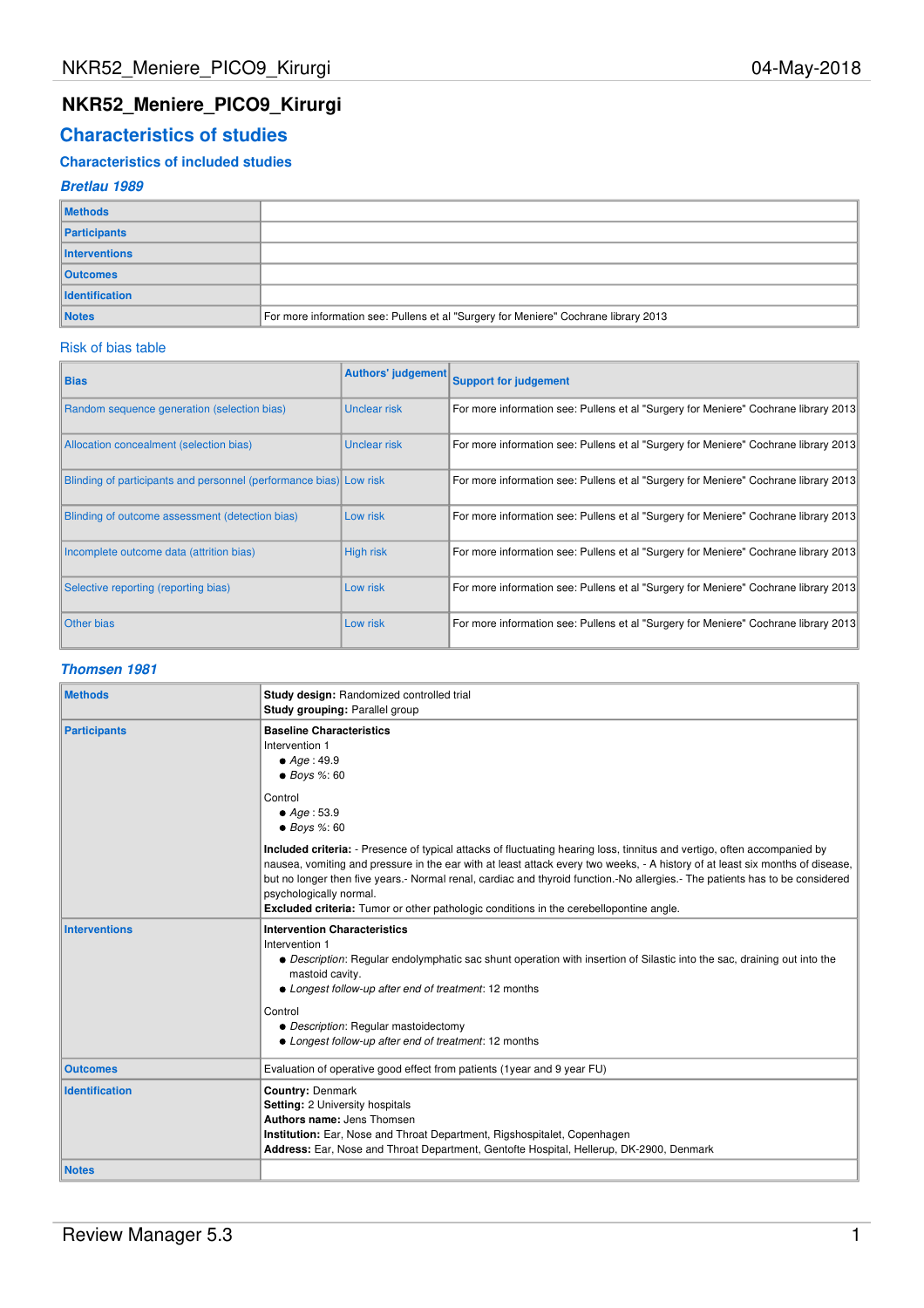# NKR52\_Meniere\_PICO9\_Kirurgi 04-May-2018

## Risk of bias table

| <b>Bias</b>                                               | <b>Authors' judgement</b> | <b>Support for judgement</b>                                |
|-----------------------------------------------------------|---------------------------|-------------------------------------------------------------|
| Random sequence generation (selection bias)               | Unclear risk              | Nothing mentioned                                           |
| Allocation concealment (selection bias)                   | Unclear risk              | Nothing mentioned                                           |
| Blinding of participants and personnel (performance bias) | Unclear risk              | Nothing mentioned                                           |
| Blinding of outcome assessment (detection bias)           | Low risk                  | Judgement Comment: Patients assessed at different hospitals |
| Incomplete outcome data (attrition bias)                  | Low risk                  | No apparent sources of bias                                 |
| Selective reporting (reporting bias)                      | Low risk                  | No apparent sources of bias                                 |
| Other bias                                                | Low risk                  | No apparent sources of bias                                 |

## **Thomsen 1998**

| <b>Methods</b>        |                                                                                     |
|-----------------------|-------------------------------------------------------------------------------------|
| Participants          |                                                                                     |
| Interventions         |                                                                                     |
| <b>Outcomes</b>       |                                                                                     |
| <b>Identification</b> |                                                                                     |
| <b>Notes</b>          | For more information see: Pullens et al "Surgery for Meniere" Cochrane library 2013 |

#### Risk of bias table

| <b>Bias</b>                                                         |                  | Authors' judgement Support for judgement                                            |
|---------------------------------------------------------------------|------------------|-------------------------------------------------------------------------------------|
| Random sequence generation (selection bias)                         | Unclear risk     | For more information see: Pullens et al "Surgery for Meniere" Cochrane library 2013 |
| Allocation concealment (selection bias)                             | Low risk         | For more information see: Pullens et al "Surgery for Meniere" Cochrane library 2013 |
| Blinding of participants and personnel (performance bias) High risk |                  | For more information see: Pullens et al "Surgery for Meniere" Cochrane library 2013 |
| Blinding of outcome assessment (detection bias)                     | <b>High risk</b> | For more information see: Pullens et al "Surgery for Meniere" Cochrane library 2013 |
| Incomplete outcome data (attrition bias)                            | Low risk         | For more information see: Pullens et al "Surgery for Meniere" Cochrane library 2013 |
| Selective reporting (reporting bias)                                | <b>High risk</b> | For more information see: Pullens et al "Surgery for Meniere" Cochrane library 2013 |
| <b>Other bias</b>                                                   | Low risk         | For more information see: Pullens et al "Surgery for Meniere" Cochrane library 2013 |

Footnotes

## **Characteristics of excluded studies**

## **Saliba 2015**

**Reason for exclusion** Wrong comparator

Footnotes

**Characteristics of studies awaiting classification** Footnotes

**Characteristics of ongoing studies** Footnotes

**Summary of findings tables Additional tables References to studies**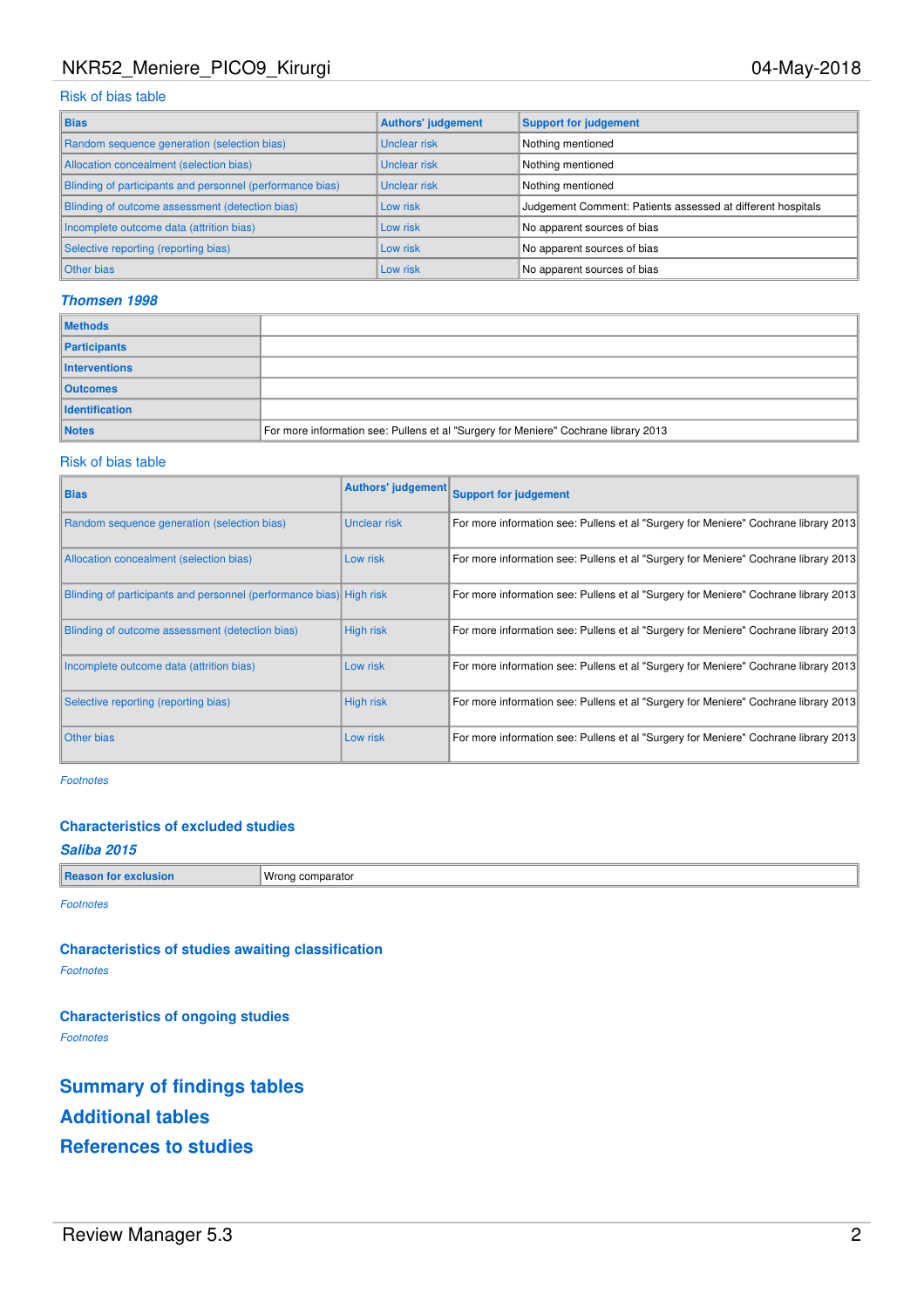## **Included studies**

**Bretlau 1989**

[Empty]

#### **Thomsen 1981**

Thomsen, J.; Bretlau, P.; Tos, M.; Johnsen, N. J.. Placebo effect in surgery for Meniere's disease. A double-blind, placebo-controlled study on endolymphatic sac shunt surgery. Archives of otolaryngology (Chicago, Ill.: 1960) 1981;107(5):271-277. [DOI: ]

## **Thomsen 1998**

[Empty]

#### **Excluded studies**

#### **Saliba 2015**

\* Endolymphatic duct blockage: A randomized controlled trial of a novel surgical technique for Meniere's disease treatmentOtolaryngology - Head and Neck Surgery (United States) 2015;152(1):122-129.

#### **Studies awaiting classification**

#### **Ongoing studies**

## **Other references**

### **Additional references**

#### **Other published versions of this review**

**Classification pending references**

### **Data and analyses**

### **1 Surgery vs Control**

| <b>Outcome or Subgroup</b>                                                         | <b>Studies</b> | <b>Participants</b> | <b>Statistical Method</b>           | <b>Effect Estimate</b> |
|------------------------------------------------------------------------------------|----------------|---------------------|-------------------------------------|------------------------|
| 1.3 Vertigo score. 1 year follow-up                                                |                | 30                  | Mean Difference (IV, Fixed, 95% CI) | $-4.00$ [-12.75, 4.75] |
| 1.4 Good operative effect, estimated by patient.  <br>I year follow-up             |                | 30                  | Risk Ratio (IV, Fixed, 95% CI)      | 1.10 [0.69, 1.76]      |
| 1.5 Good operative effect, estimated by patient.  <br>$\parallel$ 9 year follow-up |                | 23                  | Risk Ratio (IV, Fixed, 95% CI)      | 1.25 [0.68, 2.27]      |

## **Figures**

#### **Figure 1 (Analysis 1.3)**

|                                                                                                   |      | Surgery     |    |            | Control       |       |        | Mean Difference                | <b>Mean Difference</b>                                          | <b>Risk of Bias</b> |
|---------------------------------------------------------------------------------------------------|------|-------------|----|------------|---------------|-------|--------|--------------------------------|-----------------------------------------------------------------|---------------------|
| <b>Study or Subgroup</b>                                                                          | Mean | SD          |    | Total Mean | SD            | Total | Weight | IV. Fixed. 95% Cl              | IV. Fixed, 95% CI                                               | <b>ABCDEFG</b>      |
| Thomsen 1981                                                                                      |      | 0 8.8920536 | 15 |            | 4 14.82008933 |       |        | 15 100.0% -4.00 [-12.75, 4.75] | $\overline{\phantom{a}}$                                        | 2228888             |
| Total (95% CI)<br>Heterogeneity: Not applicable<br>Test for overall effect: $Z = 0.90$ (P = 0.37) |      |             | 15 |            |               | 15.   |        | 100.0% -4.00 [-12.75, 4.75]    | $-20 - 10$<br>$10-20$<br>- A<br>Favours Surgery Favours Control |                     |
| Figure 1. And the figure 1. And the set of                                                        |      |             |    |            |               |       |        |                                |                                                                 |                     |

Risk of bias legend

(A) Random sequence generation (selection bias)

(B) Allocation concealment (selection bias)

(C) Blinding of participants and personnel (performance bias) (D) Blinding of outcome assessment (detection bias)

(E) Incomplete outcome data (attrition bias)

(F) Selective reporting (reporting bias)

(G) Other bias

Forest plot of comparison: 1 Surgery vs Control, outcome: 1.3 Vertigo score. 1 year follow-up.

#### **Figure 2 (Analysis 1.4)**